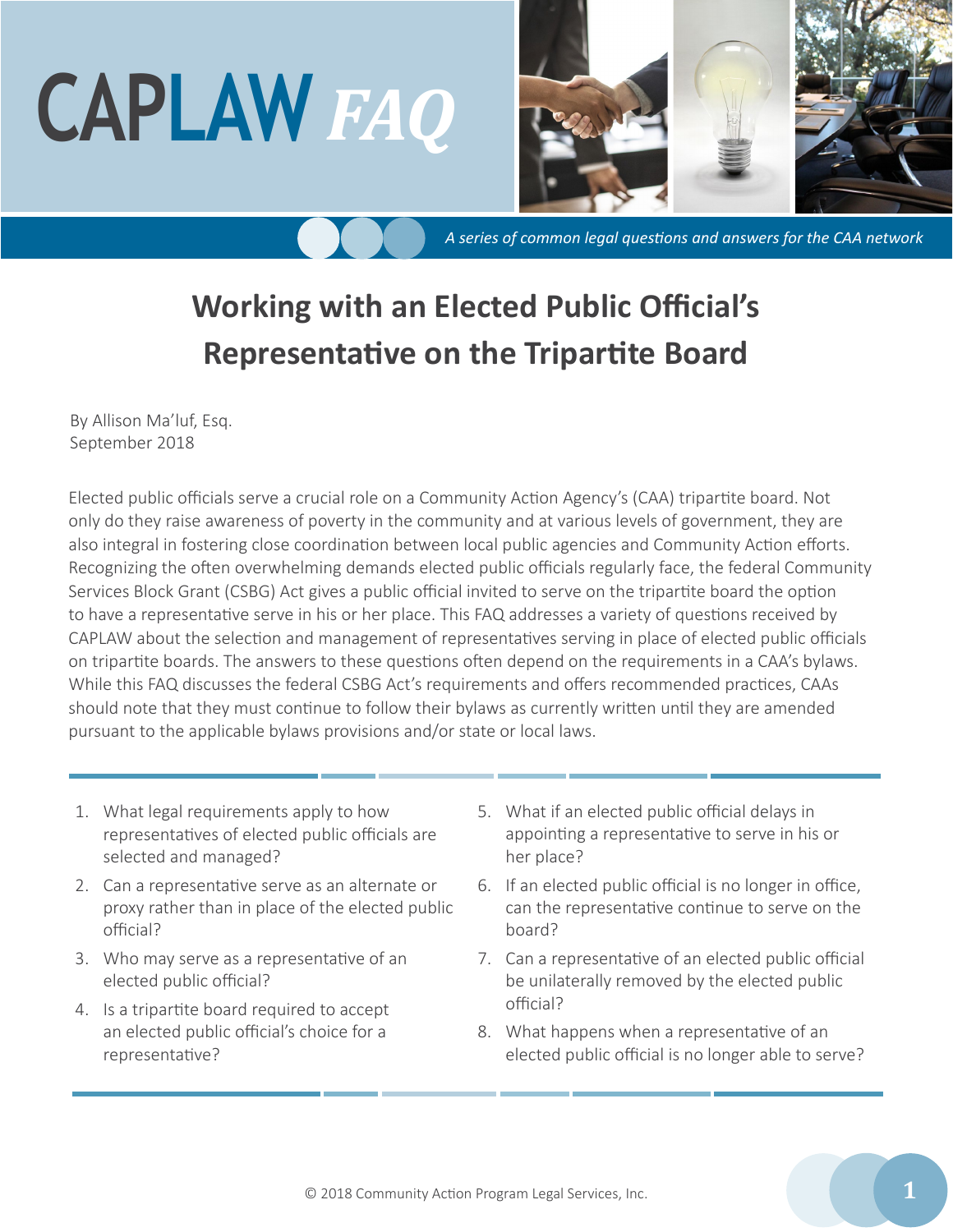2

#### I **What legal requirements apply to how representatives of elected public officials are selected and managed?**

Very little information exists in either the federal CSBG Act or Office of Community Services (OCS) guidance about who may serve as representatives of elected public officials and the parameters of that service. The federal CSBG Act simply requires that exactly one-third of a tripartite board be comprised of elected public officials or their representatives. The CSBG Act explains further that the elected public official must be holding office on the date of selection to the CAA's board and, if not enough elected public officials are reasonably available and willing to serve, then appointed public officials or their representatives may be counted toward the one-third requirement.<sup>1</sup> Applicable OCS guidance, which is instructive but nonbinding, suggests that representatives of elected public officials should serve only while that public official holds office.<sup>2</sup> State CSBG laws may also impose additional requirements relating to elected public officials and their representatives. CAAs should review their state CSBG laws, policies and grant agreements for compliance with additional, state-specific requirements.

#### **Can a representative serve as an alternate or proxy rather than in place of the elected public official?**

For nonprofit CAAs, a state's CSBG laws and nonprofit corporation act govern the use of alternates and proxies. Very few states have nonprofit corporation laws that allow for alternates or proxy voting by board members of a nonprofit corporation. Often, a state's CSBG laws are silent as to the use of alternates and proxies. Only if both the state nonprofit corporation act and CSBG laws permit alternates or proxy voting by board members may such be used. Even if proxies and alternates authorized to vote on behalf of a board member are permitted under state laws, CAPLAW generally recommends that CAAs not use them. State nonprofit corporation law imposes fiduciary duties on board members, which attach to individual directors and are not transferable (for example, to alternates). As a result, once a representative of an elected public official is seated on the board, that individual assumes those fiduciary responsibilities and, legally speaking, is the board member, not an alternate or proxy for the public official. A prior CAPLAW FAQ, *[May tripartite board members have alternates or vote by proxy?](http://bit.ly/1t970Wv)*, explains in greater detail the use of alternates and proxy voting within the context of nonprofit boards.

The state and local laws that govern public CAAs will often permit the use of alternates and proxies for public CAA tripartite boards. Thus, it may be possible for a representative of a public official serving on a public CAA tripartite board to act as an alternate or proxy for that public official, rather than serve in place of the public official. Nevertheless, CAPLAW still encourages public CAAs, if possible, to limit the use of alternates and proxies as one way to help board members be fully engaged in the planning, development, implementation and evaluation of the CSBG program as required by the federal CSBG Act.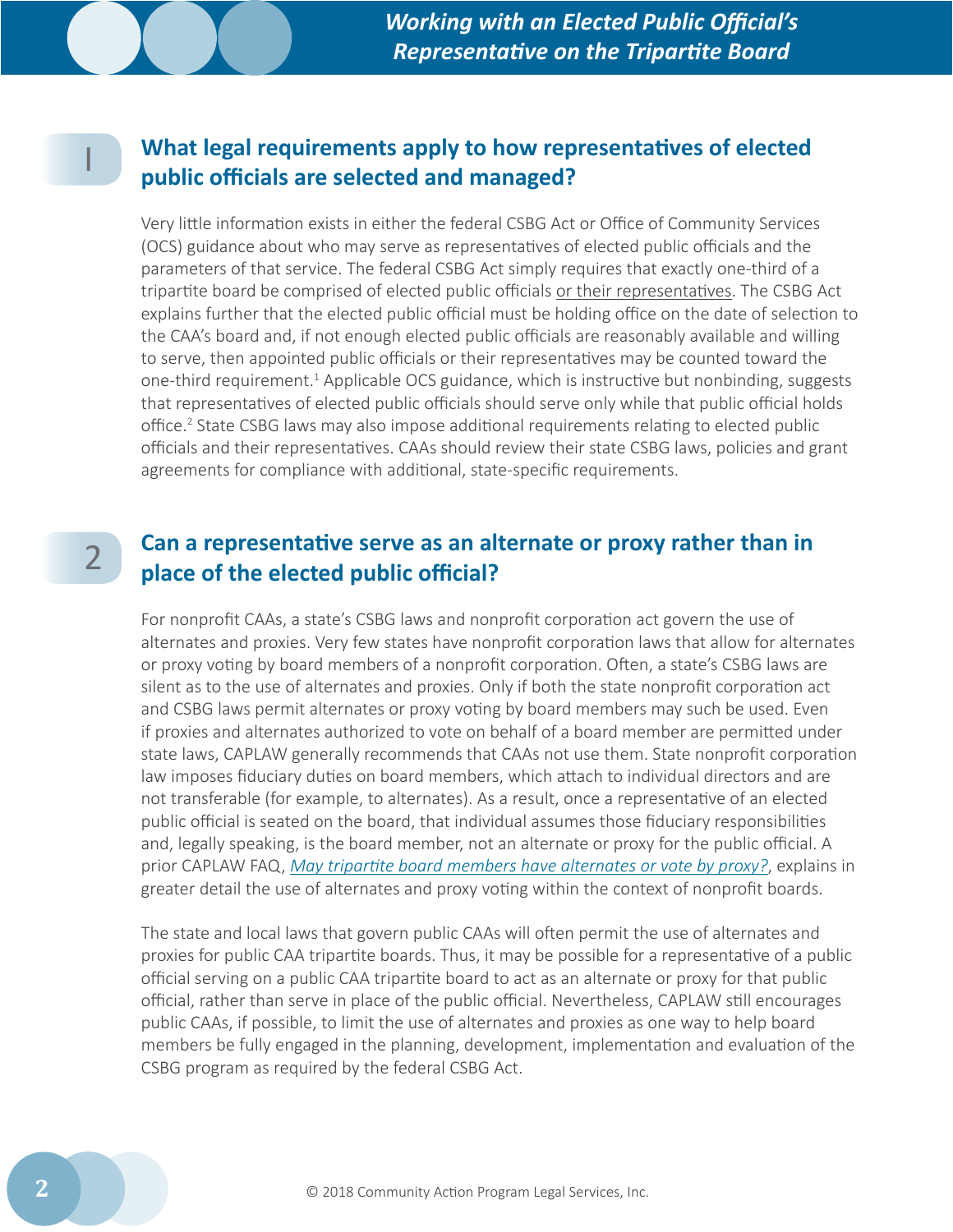#### **Who may serve as a representative of an elected public official?**

Neither the federal CSBG Act nor guidance from OCS addresses who may serve as a representative of an elected public official. For example, there is no requirement that the representative must work for or personally know the elected public official he or she represents. Some tripartite boards will provide elected public officials with recommendations of individuals the board thinks would be a good fit, while other CAAs leave the decision as to the type of representative to the public official. CAAs should work with public officials and representatives who are willing to establish channels of communication to share information about the CAA's activities, issues of poverty in the community, and local resources that might be marshaled in support of the CAA's anti-poverty efforts.

CAPLAW recommends not including language in the bylaws or governing documents as to the type of representative who may serve in place of an elected public official. Instead, boards should keep their options open and flexible so that they are positioned to select board members who best meet the current needs of the CAA.

#### **Is a tripartite board required to accept an elected public official's choice for a representative?** 4

The answer is different for public and nonprofit CAAs.

Nonprofit CAAs are not required to automatically accept the elected public official's choice of representative. The federal CSBG Act is clear that the nonprofit CAA itself selects its board

*Nonprofit CAAs are not required to automatically accept the elected public official's choice of representative.*

3

members, subject only to the democratic selection requirement for the low-income representatives of the tripartite board.<sup>3</sup> CAPLAW recommends that a nonprofit CAA's bylaws explicitly state that if a public official chooses a representative to serve in his or her place, the tripartite board will formally vote whether to seat the representative. Including a provision to this effect in the nonprofit CAA's bylaws will help ensure that the board retains ultimate control over its

composition and is able to fill the board with engaged individuals who best meet the board's current needs. Requiring the board to take a formal vote to seat the representative also ensures that the board retains the right to remove the representative, if necessary. Under some state nonprofit corporation acts, unless the organization's bylaws state otherwise, if a third party appoints an individual to a board, then only that third party has the authority to remove that individual from the board. In other words, including language in the bylaws about voting to seat a representative may be required under some states' laws to preserve a nonprofit CAA's right to remove that individual.

CAPLAW is aware that some nonprofit CAAs have struggled with disruptive or absentee representatives chosen by public officials because the board had no say in the selection of the representative. Practically speaking, to avoid situations where the board is at odds with a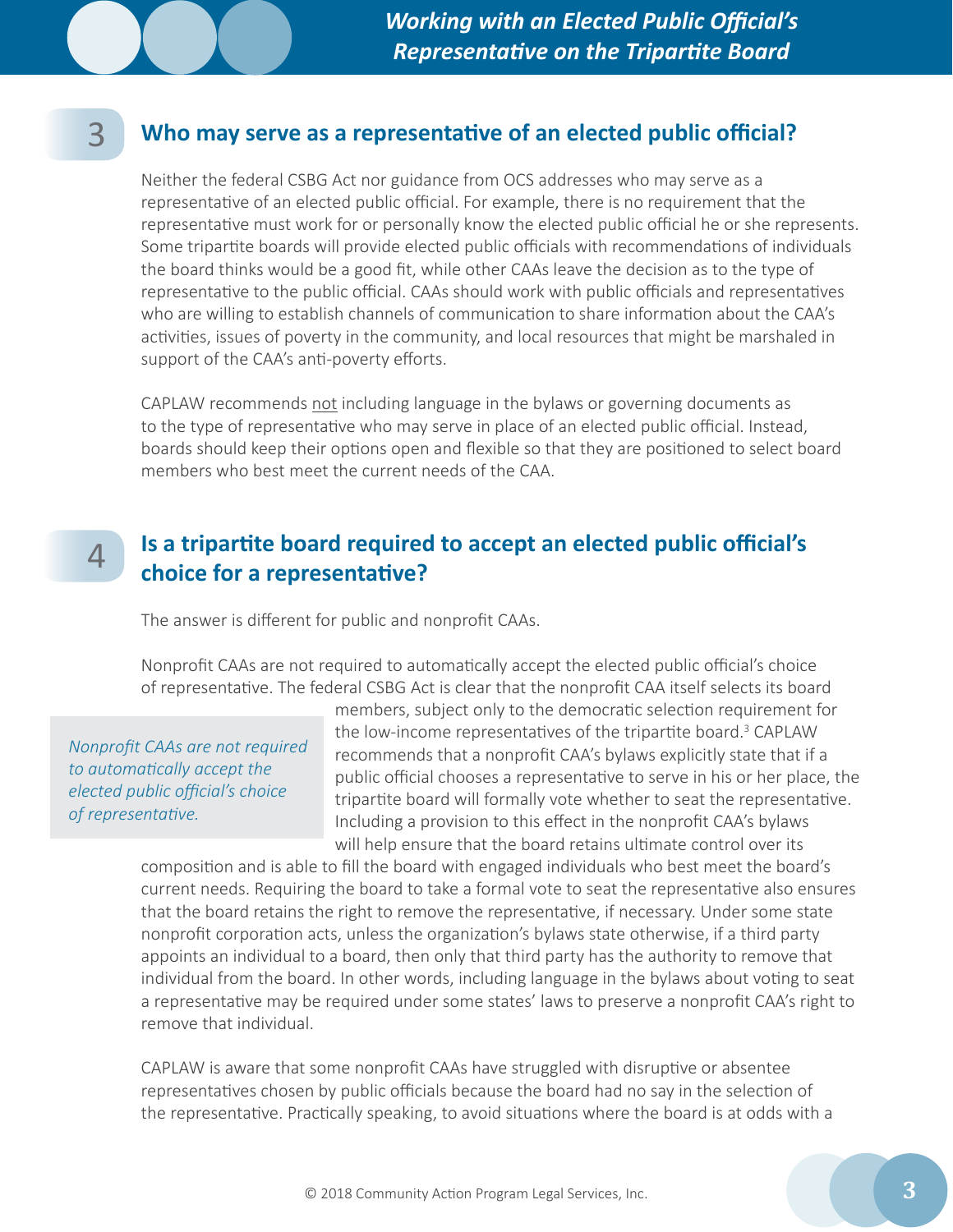public official over the choice of a representative, the board should implement a process for working with public officials who wish to select representatives who will serve in their place. The process may include regularly communicating with the public official to discuss the needs of the organization and the individuals proposed. Through this process, if a board finds that the interests of an elected public official and the tripartite board are not aligned, the board may ultimately need to consider selecting a different public official. Choosing a different public official is easier if the nonprofit CAA's bylaws do not identify specific public officials who will serve.

For public CAAs, the answer is more complicated. The local governing officials may retain the authority to select tripartite board members, or they may delegate that authority to the tripartite board, subject to the democratic selection requirement for the low-income representatives of the board. If the authority to select board members is delegated to the tripartite board, then the tripartite board should consider including language in its bylaws enabling the board to retain ultimate control over the selection and removal of representatives of elected public officials. Doing so enables the board to select engaged board members who best fit the CAA's current needs. Public CAA tripartite boards without the authority to select board members should make recommendations to their local governing officials of representatives they think will be the best fit and bring the most value to the CAA.

## 5

#### **What if an elected public official delays in appointing a representative to serve in his or her place?**

To ensure that the selecting and seating of a representative runs smoothly, tripartite boards should outline the appointment process as approved by the board. As previously noted, neither

the federal CSBG Act nor guidance from OCS addresses the process by which representatives may be selected. If state CSBG laws and policies are silent as to that process, a CAA may develop its own processes and procedures. When doing so, a CAA may consider imposing time frames within which a public official must appoint a representative, and including options for the board to select another public official.

*...a CAA may consider imposing time frames within which a public official must appoint a representative...*

## 6

#### **If an elected public official is no longer in office, can the representative continue to serve on the board?**

It depends on whether state CSBG laws and/or the CAA's bylaws impose additional requirements. The federal CSBG Act only requires public officials to hold office on the date of selection to the CAA board.<sup>4</sup> Thus, under the federal CSBG Act, the representative of a public official may continue to serve the remainder of his or her term as a board member even if it extends past the public official's term in elected office. However, some states have adopted OCS' guidance recommending that public officials or their representatives serve only while the public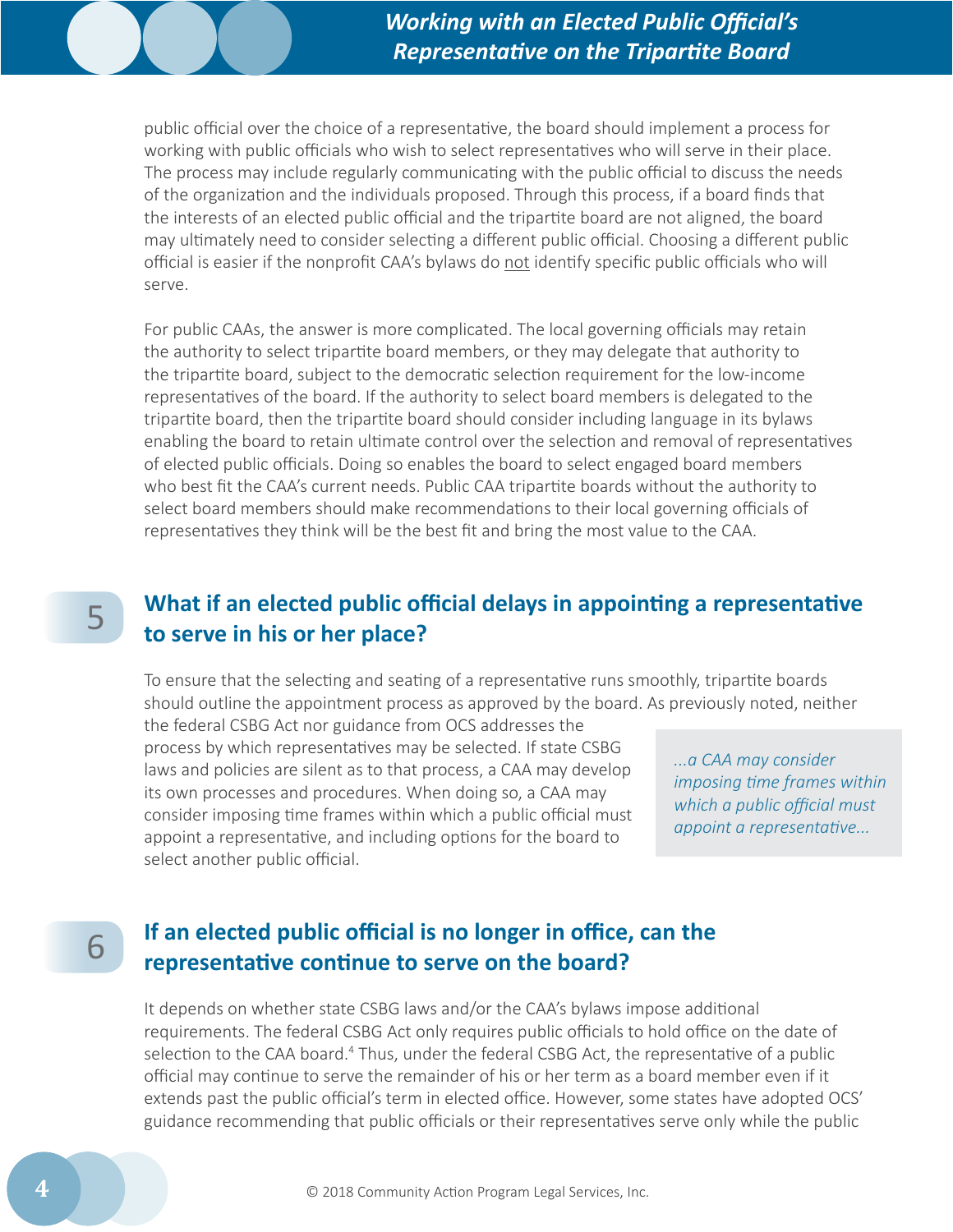officials are in office.<sup>5</sup> Such states specifically require in their CSBG laws that public officials be "currently holding office" for either the official or his/her representative to remain on the board. Even if a state requirement does not exist, a CAA could choose to specify in its bylaws that a public official must be currently holding public office. If so, then once the public official is no longer in office, the term of the public official or his/her representative automatically expires, and the CAA should follow the procedures specified in its bylaws to select a new public official.

If a representative of a public official has been a good board member and the board would like him or her to remain on the board after the public official leaves office, the CAA has a few options. Unless a CAA's bylaws or governing documents provide otherwise, a representative of a public official who leaves office may be selected by a new public official to serve as that official's representative on the board. The board may also consider electing the representative to serve in the private sector of the board.

7

8

#### **Can a representative of an elected public official be unilaterally removed by the elected public official?**

The answer is different for public and nonprofit CAAs.

For a nonprofit CAA, it depends on the organization's bylaws. Removal provisions in a nonprofit CAA's bylaws should give the board authority to remove all board members, including

*Public CAAs should include removal provision in their bylaws or governing documents that reflect the tripartite board's authority to act...*

representatives of elected public officials. As we explain in Question 4, some state nonprofit corporation acts give third parties the right to remove board members they appoint unless the organization's bylaws state otherwise. CAPLAW therefore recommends that, if a public official chooses a representative to serve in his or her place, the tripartite board of a nonprofit CAA vote to seat the representative so that the board retains the right to remove him/her, if necessary.

For public CAAs, while the local governing officials may retain the authority to remove board members, the tripartite board may (and should, when necessary) recommend the removal of board members. Public CAAs should include removal provision in their bylaws or governing documents that reflect the tripartite board's authority to act in such situations.

### **What happens when a representative of an elected public official is no longer able to serve?**

The answer is different for public and nonprofit CAAs.

As explained in Question 2, for a nonprofit CAA, a representative who is selected to serve in place of the elected public official is the board member. If the representative is no longer able to serve, the public official will either need to fill the board seat him- or herself or select another